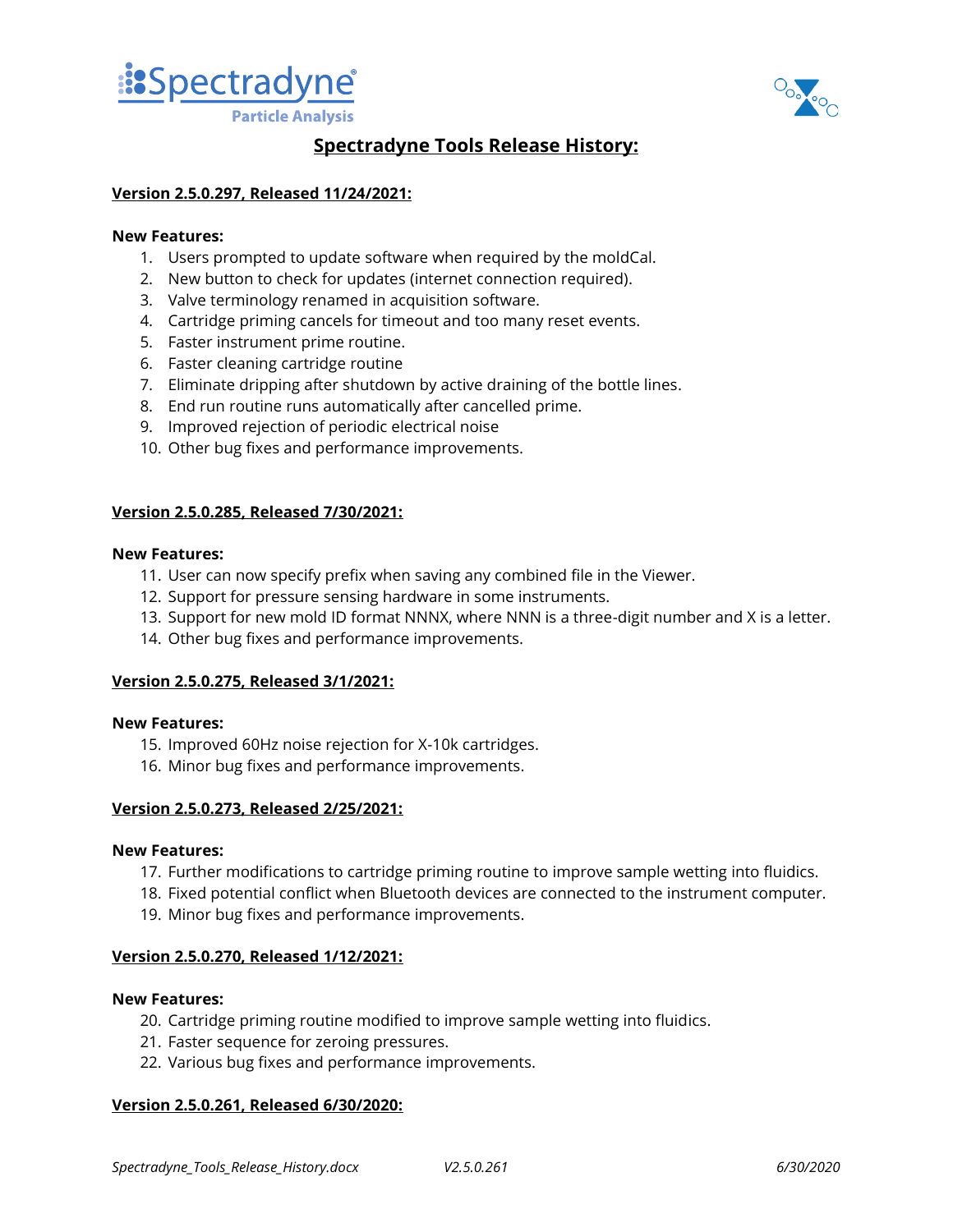



### **New Features:**

- 23. Users now received data quality feedback in real time in the raw data window.
- 24. Instrument Prime button moved to main panel of acquisition software.
- 25. Background changes for hardware support.
- 26. Various bug fixes and performance improvements.

### **New Features:**

- 1. Run report feature added: automatically generates a standard report (.xlsx) every time a new combined file is created in auto-analysis engine. The 1-page formatted report includes linear and log particle size distributions, run metadata, total concentration over designated range, etc. plus diameter vs. transit time plot including what filters have been applied. Report can also be made for any stats or combined file in Data Viewer.
- 2. Background subtraction (electrical noise) can now be exported to excel.
- 3. Cartridge Box Date is now required prior to run. This enables the use of cartridge calibration values that are production date-dependent.
- 4. New "About this Instrument" button in acquisition software reports hardware information.
- 5. Windows username now stored in metadata for raw data and stats files at time of creation.
- 6. Non-ascii characters eliminated from sample description, Windows username (could cause issues in past).
- 7. TS-300 plot default lower parameter now 50nm (was 60).
- 8. Improved hardware support for new tower.
- 9. Improved messaging to user.
- 10. Various other bug fixes and performance improvements.

# **Version 2.4.0, Released 11/15/18:**

### **New features:**

- 1. Data acquisition can be automatically stopped upon storing a user-chosen number of points or by reaching a pre-chosen % counting error. The user can also define over what size range this count or error is measured in.
- 2. Data in auto-analysis engine (stats files) can be automatically filtered using default diameter and transit time filters prior to saving as a combined file, eliminating the need for postprocessing. All of the original data is still available for regular post-processing in Viewer if desired.
- 3. Button added to "Finish Priming Manually" for non-standard samples
- 4. D10, D50, D90 can be reported for integration ranges
- 5. CSD Measurements can be displayed in volume-normalized mode
- 6. In Viewer, CSD integration ranges can now be typed in explicitly (in addition to interactive mode already present)
- 7. Ability to subtract one CSD from another added in Viewer. For example, a "blank" buffer run can be subtracted from a sample run to yield difference
- 8. User is now notified in bias has been turned off prior to acquisition
- 9. Increase in type point size on scatter plot legend
- 10. Various other bug fixes and performance improvements